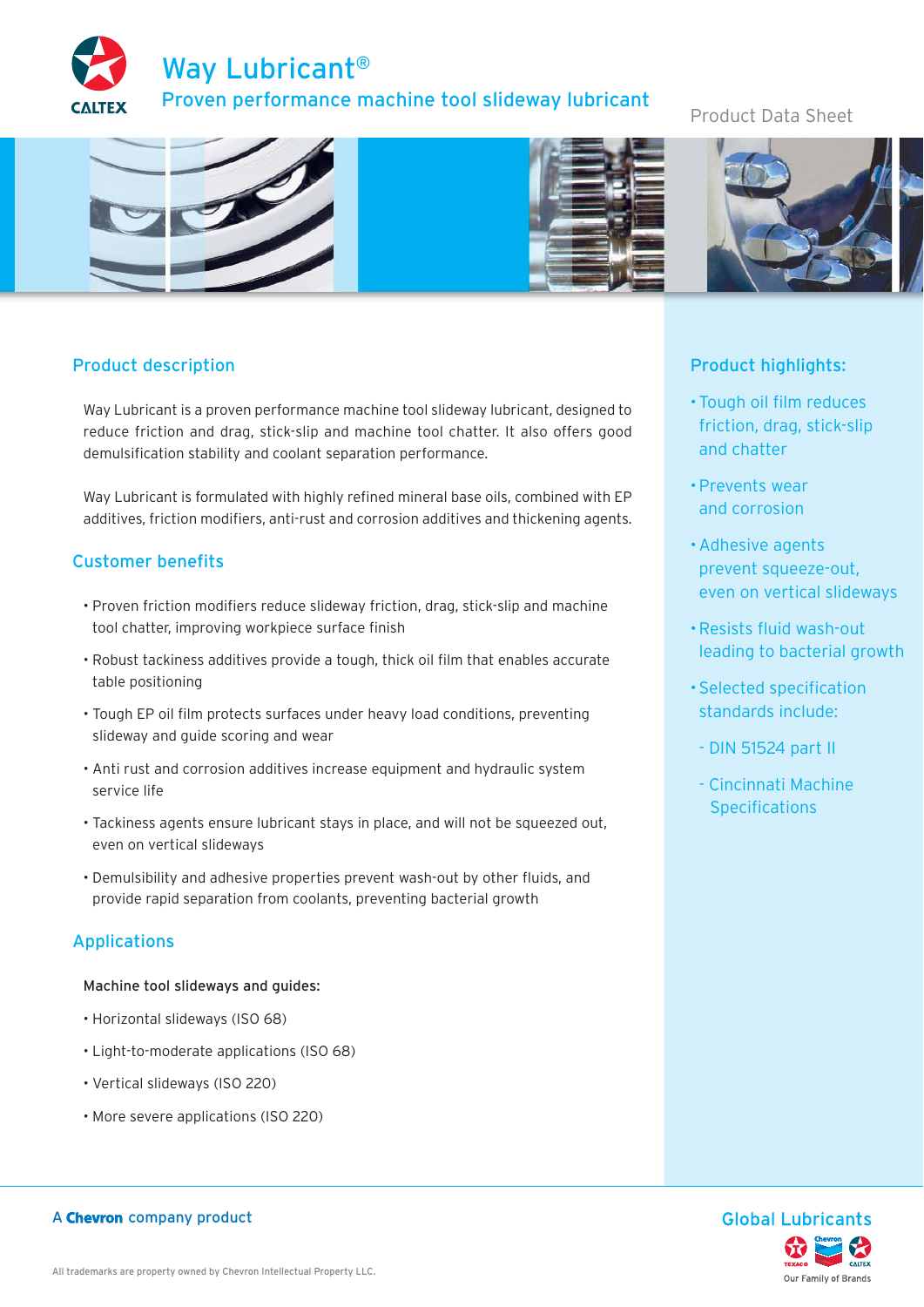



- Suitable for use with Bijur Automatic Lubricant delivery systems
- Other industrial applications requiring an adhesive, corrosion inhibited lubricant with EP properties

#### Approvals and performance specifications

#### Performance specifications

- Cincinnati Machine Specification P-47 Heavy-Medium Way Oil (ISO 68)
- Cincinnati Machine Specification P-50 Heavy Way Oil (ISO 220)
- As an hydraulic oil that meets the requirements of DIN 51524 part II.

## Service considerations

Machine tool carriages typically operate on slideways under high loads and slow speeds. The carriages must be able to start in motion quickly and smoothly and then continue in motion at a constant speed. Excessive frictional resistance at start-up compared to friction resistance while in motion can cause undesirable erratic or jumpy motion, which is commonly referred to as machine tool chatter or stick-slip.

Effective way oils must have a low stick-slip value (static coefficient of friction to kinematic coefficient of friction ratio) to prevent stick-slip problems. Way oils must also possess tackiness to prevent run-off of the lubricant, particularly on vertical ways. Extreme pressure properties are also required to prevent scoring of slideways and guides.